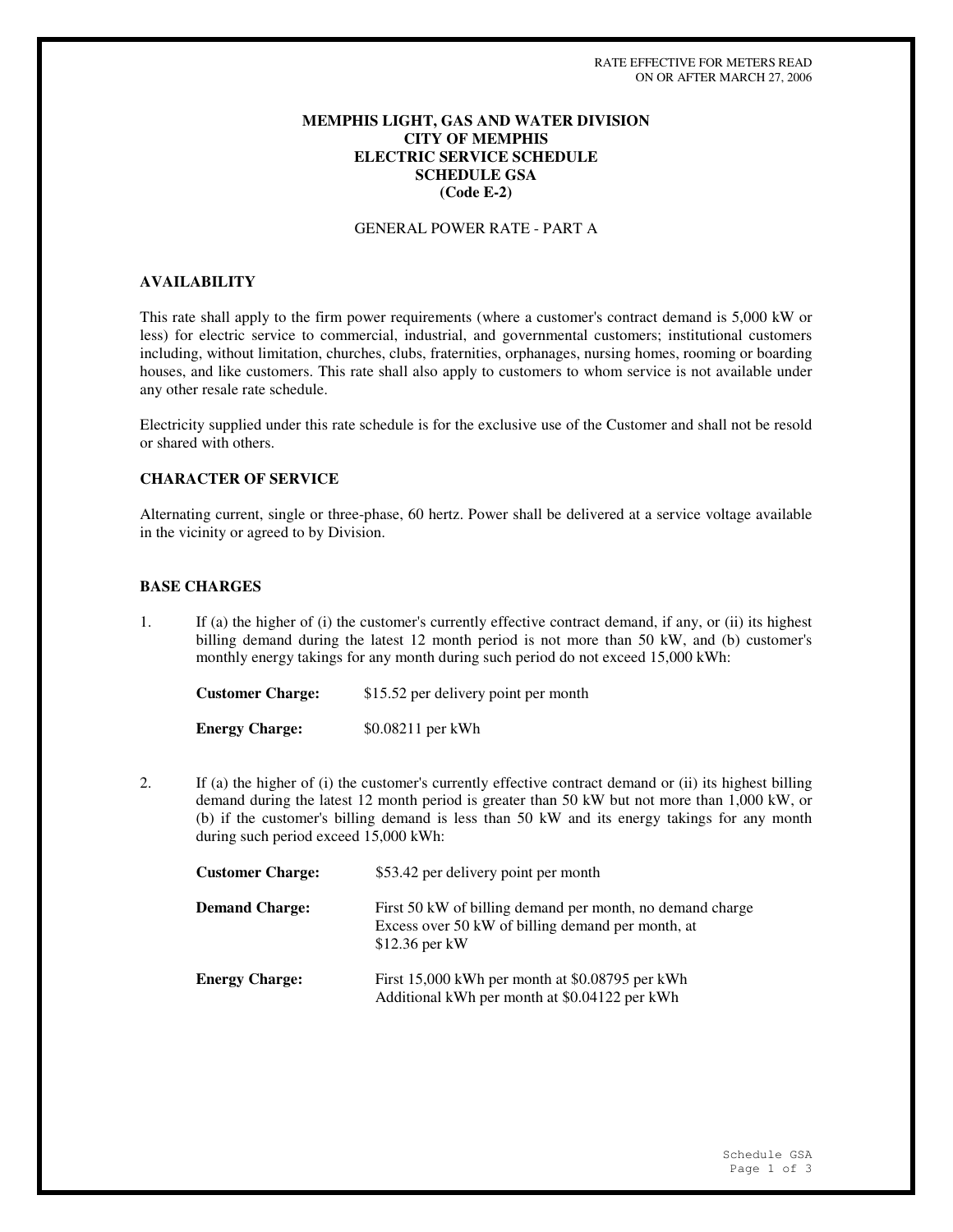3. If the higher of the customer's currently effective contract demand or its highest billing demand during the latest 12 month period is greater than 1,000 kW:

| <b>Customer Charge:</b> | \$191.84 per delivery point per month                                                                                                                          |
|-------------------------|----------------------------------------------------------------------------------------------------------------------------------------------------------------|
| <b>Demand Charge:</b>   | First 1,000 kW of billing demand per month, at \$11.91 per kW<br>Excess over 1,000 kW of billing demand per month, at \$13.63 per<br>kW, plus an additional    |
|                         | \$13.63 per kW per month for each kW, if any, of the amount by<br>which the customer's billing demand exceeds the higher of 2,500 kW<br>or its contract demand |
| <b>Energy Charge:</b>   | \$0.04420 per kWh per month                                                                                                                                    |

#### **ADJUSTMENT**

The base demand and energy charges shall be increased or decreased in accordance with the current Adjustment Addendum published by TVA. (In addition, such charges shall be increased or decreased to correspond to increases or decreases determined by TVA in the value of the hydro generation benefit allocated to residential customers.)

#### **DETERMINATION OF DEMAND**

Division shall meter the demand in kW of all customers having loads in excess of 50 kW. The metered demand for any month shall be the highest average during any 30-consecutive-minute period of the month of the load metered in kW. The measured demand for any month shall be the higher of the highest average during any 30 consecutive-minute period of the month of (a) the load metered in kW or (b) 85 percent of the load in kVA plus an additional 10 percent for that part of the load over 5,000 kVA, and such measured demand shall be used as the billing demand, except that the billing demand for any month shall in no case be less than 30 percent of the higher of the currently effective contract demand or the highest billing demand established during the preceding 12 months.

#### **MINIMUM MONTHLY BILL**

The monthly bill under this rate schedule shall not be less than the sum of (a) the base customer charge, (b) the base demand charge, as adjusted, applied to the customer's billing demand, and (c) the base energy charge, as adjusted, applied to the customer's energy takings; provided, however, that, under 2 of the Base Charges, the monthly bill shall in no event be less than the sum of (a) the base customer charge and (b) 20 percent of the portion of the base demand charge, as adjusted, applicable to the second block (excess over 50 kW) of billing demand, multiplied by the higher of the customer's currently effective contract demand or its highest billing demand established during the preceding 12 months.

Division may require minimum bills higher than those stated above.

## **SEASONAL SERVICE**

Customers who contract for service on a seasonal basis shall be limited to 2,500 kW and shall pay the above charges, as adjusted, plus an additional seasonal use charge equal to  $(1)$  \$.0136 per kWh per month under 1 of the Base Charges, (2) the sum of  $$.0136$  per kWh for the first 15,000 kWh per month and  $$4.07$ per kW per month of billing demand in excess of 50 kW under 2 of the Base Charges, and (3) \$4.07 per kW per month of billing demand under 3 of the Base Charges. Consistent with Division's standard policy, the customer may arrange for seasonal testing of equipment during off-peak hours.